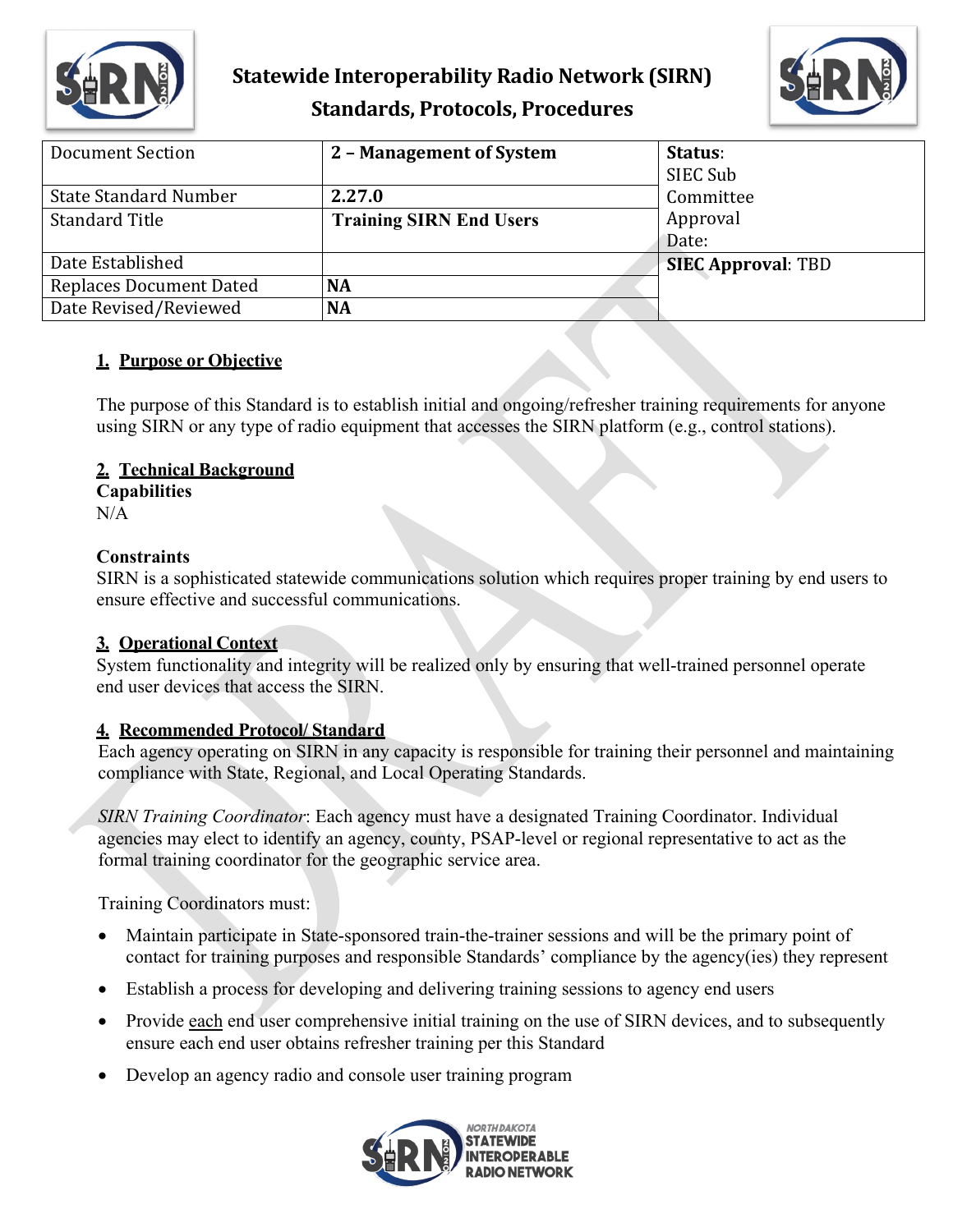



- Ensure each end user completes the agency's radio training program
- Maintain records documenting compliance with the provisions of this Standard including roster of training participants and type of training conducted.

#### **State-sponsored Training Programs and Material**

As the primary SIRN operator, the North Dakota Information Technology department (NDIT) will develop training material in the form of class room sessions, webinars and other formats or media.

Information on the State's training program and training modules is located on the SIRN website at [SIRN2020.nd.gov](https://www.ndit.nd.gov/statewide-interoperability-executive-committee-siec/sirn-2020)

Agency Trainers must keep abreast of the State's training requirements and should also seek to obtain direct training on the use of devices (radios and consoles) from the device manufacturers.

It is highly recommended that training for each tier is customized by agencies to be discipline- and rolespecific, and adjusted for initial/new employee, and refresher/on-going training.

#### **Radio User Tiers**

For the purpose of this Standard, there will be four tiers of end users each with a different set of training requirements:

- Daily, primary user of the SIRN System
- Occasional user (interoperability)
- Just-in-time user (rare event)
- Entities with radios programmed with two or fewer talkgroups

#### **Training Topics and Content**

The following topics will be the minimum required training competencies for SIRN users who are daily or occasional users in the state of North Dakota. The level of detail of each topic should be tailored to the audience.

#### *Radio Operations*

- 1. General Device Overview
	- o Antenna
	- o Battery & Maintenance
	- o Accessories
	- o Trunked functionality
	- o Simplex functionality
- 2. Navigating the Radio
	- o Channels
	- o Zones

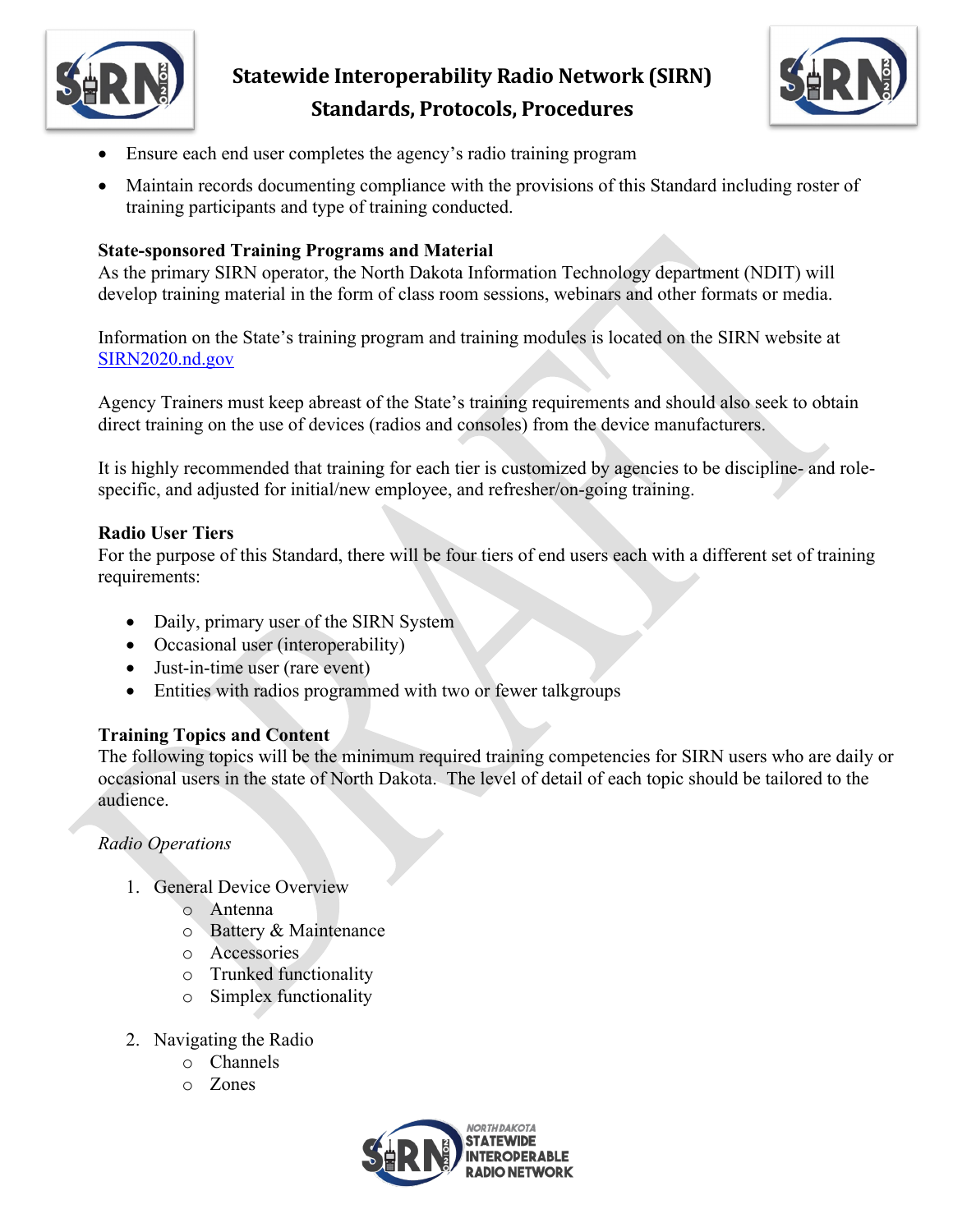



- o Button/Switch Configuration
- 3. Reading the Display
	- o Signal Strength
	- o Out of Range Indicator
	- o Talkgroup and Radio Alias
- 4. Push-to-Talk
	- o Group Call/Announcement
	- o Private Call (if applicable)
	- o Talk Permit
	- o Site Busy
	- o Talkgroup Priority
	- o Talkgroup Busy
- 5. Encryption
- 6. Emergency Button
- 7. Scanning
	- o How to Scan
	- o System Limitations
	- o Scan List Programming
	- o Scanning conventional and Direct channels
	- o Impact of Scanning Statewide/Regional Interop Talkgroups
	- o Scanning Multiple Bands
- 8. Dynamic Regroup

#### *Procedure and Policy*

- 1. Agency Fleetmap/Talkgroups
	- o Purpose and use of individual agency talkgroups
- 2. Interoperability Talkgroups/Resources
	- o Local/County/Regional/Statewide Talkgroups
	- o How and When to Use Interoperability Talkgroups
- 3. Site Trunking/Backup Capabilities
	- o How it Impacts the User
	- o What the User Should Do
- 4. DIRECT and Other Conventional Channels
	- o What They Are